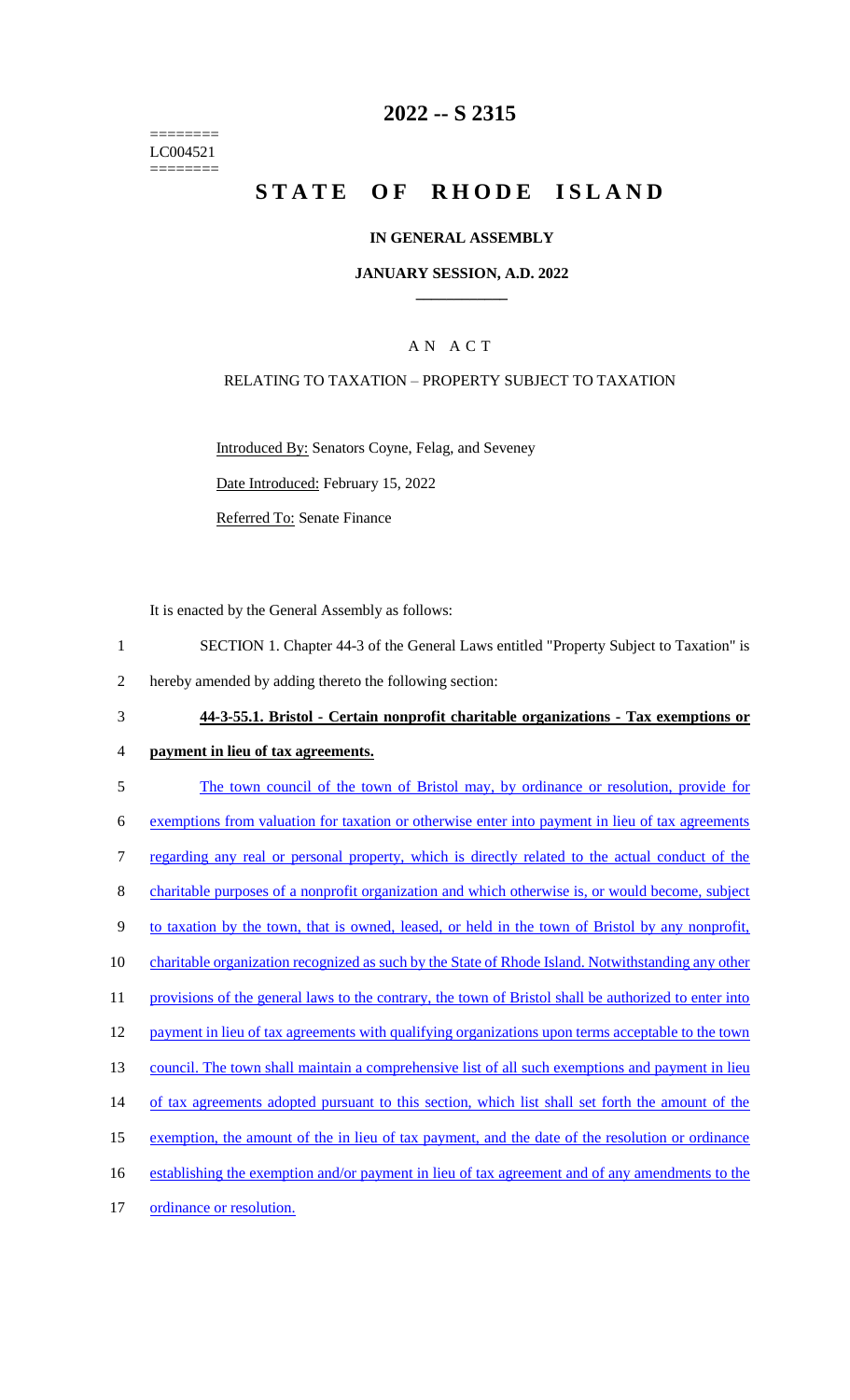1 SECTION 2. This act shall take effect upon passage.

#### $=$ LC004521  $=$

LC004521 - Page 2 of 3